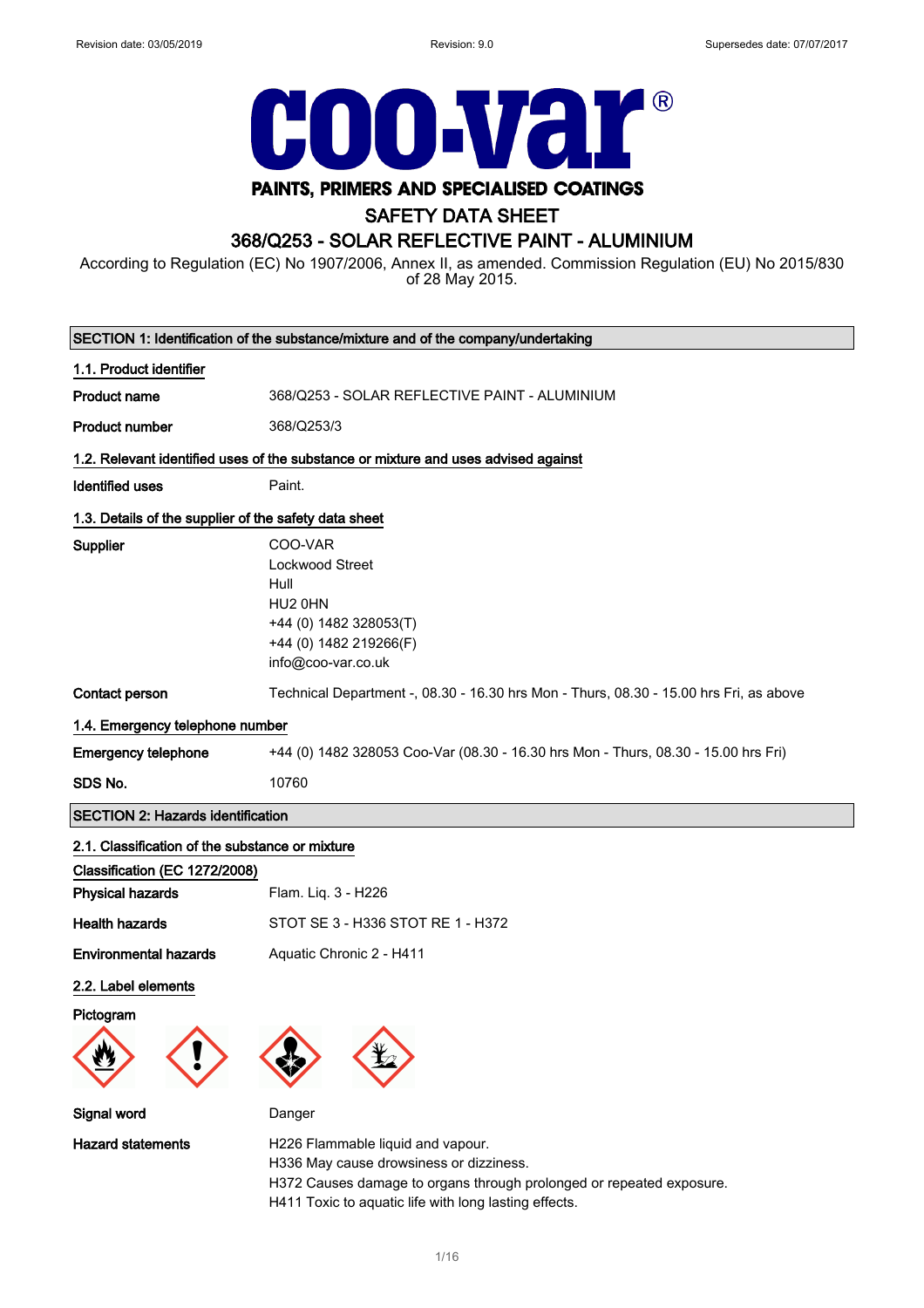| <b>Precautionary statements</b>           | P <sub>102</sub> Keep out of reach of children.<br>P101 If medical advice is needed, have product container or label at hand.<br>P210 Keep away from heat, hot surfaces, sparks, open flames and other ignition sources. No<br>smoking.<br>P261 Avoid breathing vapour/ spray.<br>P271 Use only outdoors or in a well-ventilated area.<br>P273 Avoid release to the environment.<br>P280 Wear protective gloves/ protective clothing/ eye protection/ face protection.<br>P303+P361+P353 IF ON SKIN (or hair): Take off immediately all contaminated clothing.<br>Rinse skin with water or shower.<br>P305+P351+P338 IF IN EYES: Rinse cautiously with water for several minutes. Remove<br>contact lenses, if present and easy to do. Continue rinsing.<br>P501 Dispose of contents/ container in accordance with national regulations. |
|-------------------------------------------|------------------------------------------------------------------------------------------------------------------------------------------------------------------------------------------------------------------------------------------------------------------------------------------------------------------------------------------------------------------------------------------------------------------------------------------------------------------------------------------------------------------------------------------------------------------------------------------------------------------------------------------------------------------------------------------------------------------------------------------------------------------------------------------------------------------------------------------|
| Supplemental label<br>information         | EUH066 Repeated exposure may cause skin dryness or cracking.                                                                                                                                                                                                                                                                                                                                                                                                                                                                                                                                                                                                                                                                                                                                                                             |
| Contains                                  | Hydrocarbons, C9-C12, 2-25% Aromatics, HYDROCARBONS, C9, AROMATICS                                                                                                                                                                                                                                                                                                                                                                                                                                                                                                                                                                                                                                                                                                                                                                       |
| Supplementary precautionary<br>statements | P304+P340 IF INHALED: Remove person to fresh air and keep comfortable for breathing.<br>P370+P378 In case of fire: Use foam, carbon dioxide, dry powder or water fog to extinguish.<br>P403+P235 Store in a well-ventilated place. Keep cool.                                                                                                                                                                                                                                                                                                                                                                                                                                                                                                                                                                                            |

## 2.3. Other hazards

This product does not contain any substances classified as PBT or vPvB.

| This product does not contain any substances classified as PBT or VPVB. |                      |                                                      |
|-------------------------------------------------------------------------|----------------------|------------------------------------------------------|
| <b>SECTION 3: Composition/information on ingredients</b>                |                      |                                                      |
| 3.2. Mixtures                                                           |                      |                                                      |
| Hydrocarbons, C9-C12, 2-25% Aromatics                                   |                      | $30 - 40%$                                           |
| CAS number: 64742-82-1                                                  | EC number: 919-446-0 | REACH registration number: 01-<br>2119458049-33-XXXX |
| <b>Classification</b>                                                   |                      |                                                      |
| Flam. Liq. 3 - H226                                                     |                      |                                                      |
| STOT SE 3 - H336                                                        |                      |                                                      |
| STOT RE 1 - H372                                                        |                      |                                                      |
| Asp. Tox. 1 - H304                                                      |                      |                                                      |
| Aquatic Chronic 2 - H411                                                |                      |                                                      |
| <b>Bitumen</b>                                                          |                      | 20 - 30%                                             |
| CAS number: 64742-93-4                                                  |                      |                                                      |
| <b>Classification</b><br>Not Classified                                 |                      | Classification (67/548/EEC or 1999/45/EC)            |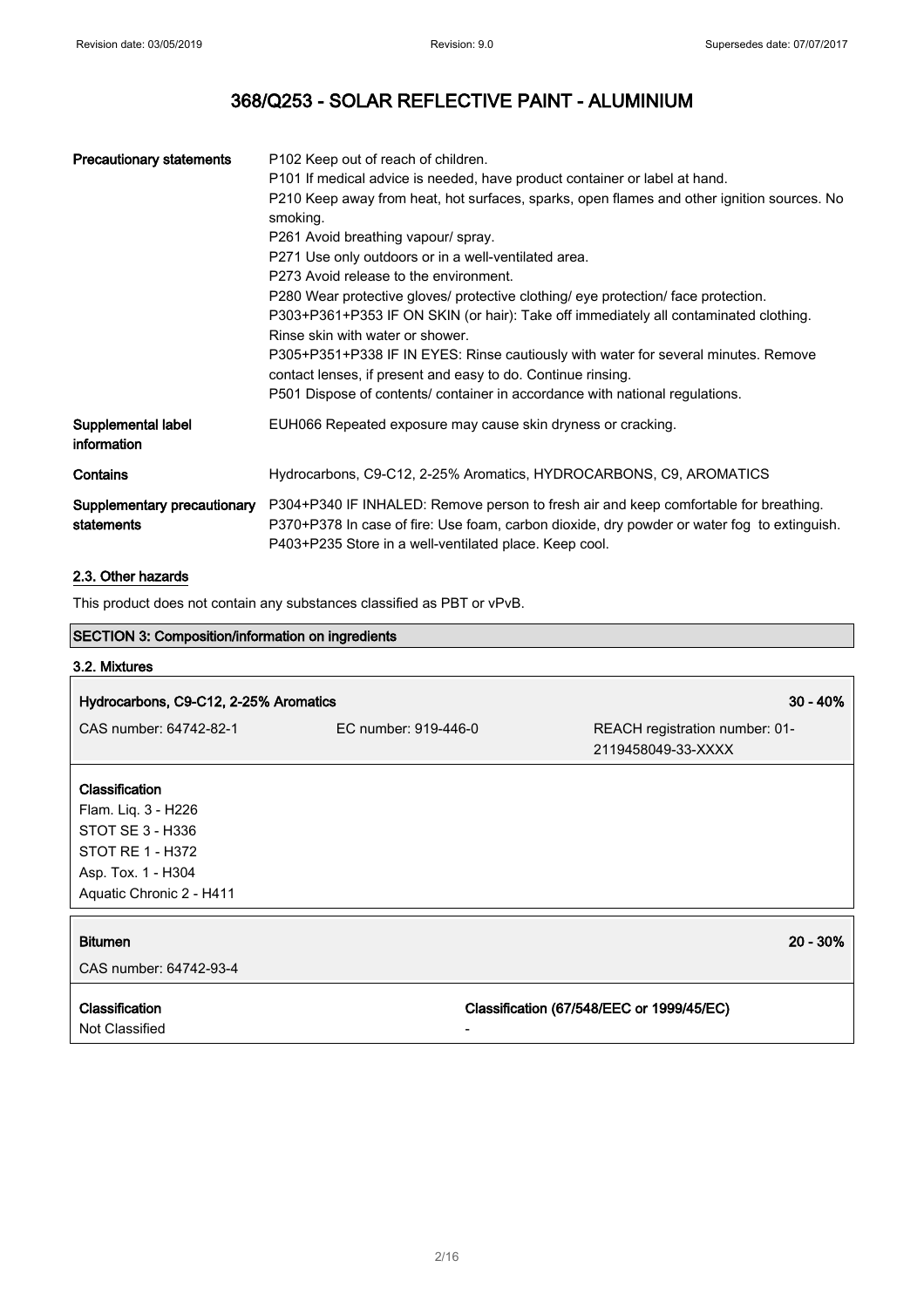| HYDROCARBONS, C9, AROMATICS                                                                                       |                                                                                                                                                                                                                              | $1 - 10%$                                                                                   |
|-------------------------------------------------------------------------------------------------------------------|------------------------------------------------------------------------------------------------------------------------------------------------------------------------------------------------------------------------------|---------------------------------------------------------------------------------------------|
| CAS number: -                                                                                                     | EC number: 918-668-5                                                                                                                                                                                                         | REACH registration number: 01-<br>2119455851-35-xxxx                                        |
| Classification<br>Flam. Liq. 3 - H226<br>STOT SE 3 - H335, H336<br>Asp. Tox. 1 - H304<br>Aquatic Chronic 2 - H411 |                                                                                                                                                                                                                              | Classification (67/548/EEC or 1999/45/EC)<br>Xn;R65. Xi;R37. N;R51/53. R10,R66,R67.         |
|                                                                                                                   | The Full Text for all R-Phrases and Hazard Statements are Displayed in Section 16.                                                                                                                                           |                                                                                             |
| Ingredient notes                                                                                                  | This product does not contain any substances classified as PBT or vPvB.                                                                                                                                                      |                                                                                             |
| <b>SECTION 4: First aid measures</b>                                                                              |                                                                                                                                                                                                                              |                                                                                             |
| 4.1. Description of first aid measures                                                                            |                                                                                                                                                                                                                              |                                                                                             |
| <b>General information</b>                                                                                        | Move affected person to fresh air and keep warm and at rest in a position comfortable for<br>breathing. Never give anything by mouth to an unconscious person.                                                               |                                                                                             |
| Inhalation                                                                                                        | keep warm and at rest in a position comfortable for breathing. Get medical attention if any<br>discomfort continues. Place unconscious person on their side in the recovery position and<br>ensure breathing can take place. | Remove affected person from source of contamination. Move affected person to fresh air and  |
| Ingestion                                                                                                         | DO NOT induce vomiting. Get medical attention immediately. Move affected person to fresh<br>air and keep warm and at rest in a position comfortable for breathing.                                                           |                                                                                             |
| <b>Skin contact</b>                                                                                               | Remove affected person from source of contamination. Remove contaminated clothing<br>immediately and wash skin with soap and water.                                                                                          |                                                                                             |
| Eye contact                                                                                                       | Remove any contact lenses and open eyelids wide apart. Continue to rinse for at least 15<br>minutes and get medical attention.                                                                                               |                                                                                             |
|                                                                                                                   | 4.2. Most important symptoms and effects, both acute and delayed                                                                                                                                                             |                                                                                             |
| <b>General information</b>                                                                                        | Get medical attention promptly if symptoms occur after washing.                                                                                                                                                              |                                                                                             |
|                                                                                                                   | 4.3. Indication of any immediate medical attention and special treatment needed                                                                                                                                              |                                                                                             |
| Notes for the doctor                                                                                              | No specific recommendations.                                                                                                                                                                                                 |                                                                                             |
| <b>SECTION 5: Firefighting measures</b>                                                                           |                                                                                                                                                                                                                              |                                                                                             |
| 5.1. Extinguishing media                                                                                          |                                                                                                                                                                                                                              |                                                                                             |
| Suitable extinguishing media                                                                                      | Extinguish with foam, carbon dioxide, dry powder or water fog. Do not use water jet as an<br>extinguisher, as this will spread the fire.                                                                                     |                                                                                             |
| 5.2. Special hazards arising from the substance or mixture                                                        |                                                                                                                                                                                                                              |                                                                                             |
| Specific hazards                                                                                                  |                                                                                                                                                                                                                              | Toxic gases or vapours. FLAMMABLE. Solvent vapours may form explosive mixtures with air.    |
| 5.3. Advice for firefighters                                                                                      |                                                                                                                                                                                                                              |                                                                                             |
| Protective actions during<br>firefighting                                                                         | Risk of re-ignition after fire has been extinguished. Cool containers exposed to flames with<br>water until well after the fire is out. Avoid the spillage or runoff entering drains, sewers or<br>watercourses.             |                                                                                             |
| Special protective equipment<br>for firefighters                                                                  | clothing.                                                                                                                                                                                                                    | Wear positive-pressure self-contained breathing apparatus (SCBA) and appropriate protective |
| <b>SECTION 6: Accidental release measures</b>                                                                     |                                                                                                                                                                                                                              |                                                                                             |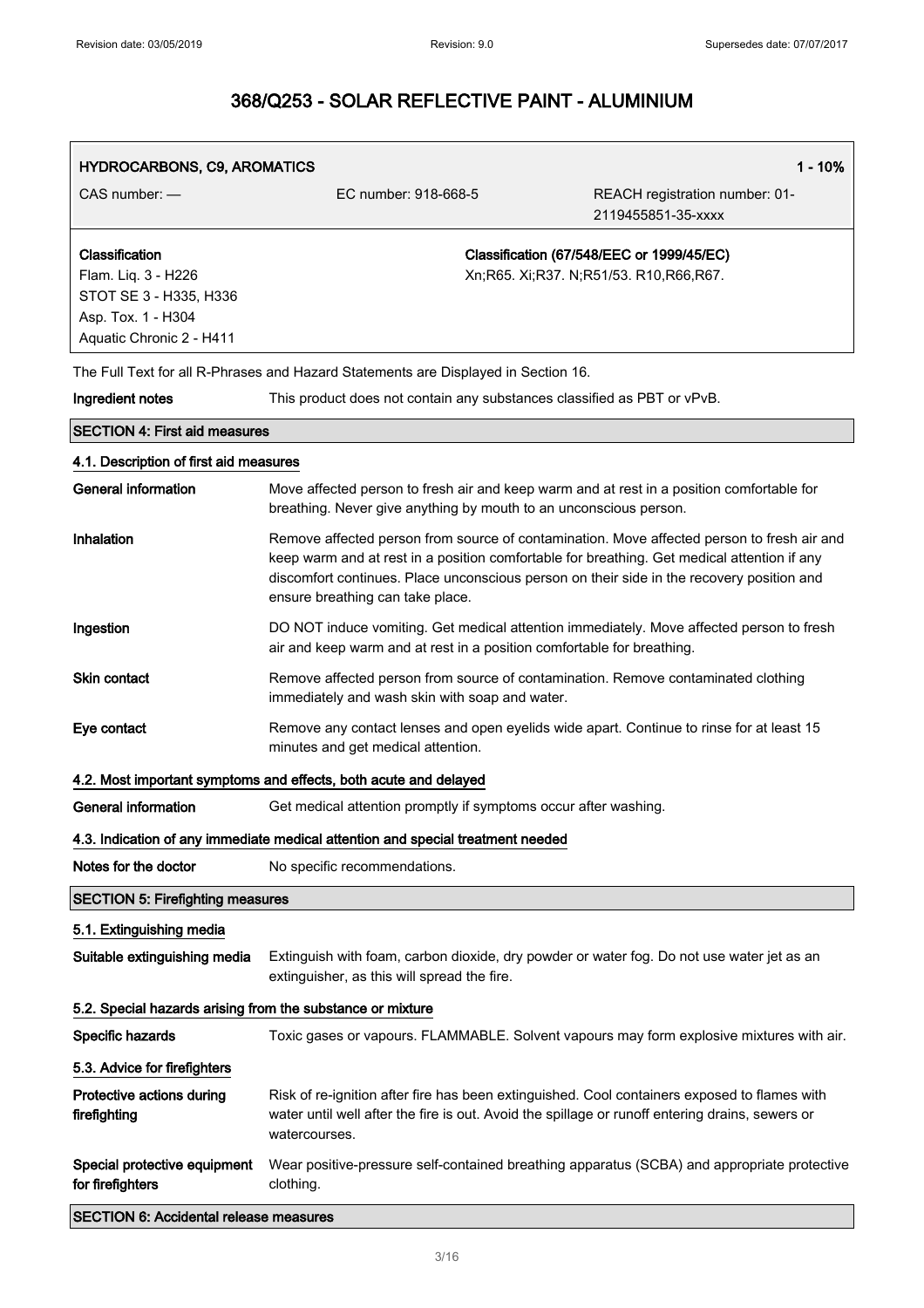## 6.1. Personal precautions, protective equipment and emergency procedures

| <b>Personal precautions</b>                               | Avoid inhalation of vapours and contact with skin and eyes. Provide adequate ventilation. No<br>smoking, sparks, flames or other sources of ignition near spillage. Ensure suitable respiratory<br>protection is worn during removal of spillages in confined areas.                                                                                                                                                                                                                                                                                                                                                                                                                                                                                                                                                                                                                                                       |
|-----------------------------------------------------------|----------------------------------------------------------------------------------------------------------------------------------------------------------------------------------------------------------------------------------------------------------------------------------------------------------------------------------------------------------------------------------------------------------------------------------------------------------------------------------------------------------------------------------------------------------------------------------------------------------------------------------------------------------------------------------------------------------------------------------------------------------------------------------------------------------------------------------------------------------------------------------------------------------------------------|
| 6.2. Environmental precautions                            |                                                                                                                                                                                                                                                                                                                                                                                                                                                                                                                                                                                                                                                                                                                                                                                                                                                                                                                            |
| <b>Environmental precautions</b>                          | Do not discharge into drains or watercourses or onto the ground. Contain spillage with sand,<br>earth or other suitable non-combustible material. Spillages or uncontrolled discharges into<br>watercourses must be reported immediately to the Environmental Agency or other appropriate<br>regulatory body.                                                                                                                                                                                                                                                                                                                                                                                                                                                                                                                                                                                                              |
| 6.3. Methods and material for containment and cleaning up |                                                                                                                                                                                                                                                                                                                                                                                                                                                                                                                                                                                                                                                                                                                                                                                                                                                                                                                            |
| Methods for cleaning up                                   | Eliminate all sources of ignition. No smoking, sparks, flames or other sources of ignition near<br>spillage. Provide adequate ventilation. Avoid the spillage or runoff entering drains, sewers or<br>watercourses. Absorb in vermiculite, dry sand or earth and place into containers. Collect and<br>place in suitable waste disposal containers and seal securely. For waste disposal, see Section<br>13.                                                                                                                                                                                                                                                                                                                                                                                                                                                                                                               |
| 6.4. Reference to other sections                          |                                                                                                                                                                                                                                                                                                                                                                                                                                                                                                                                                                                                                                                                                                                                                                                                                                                                                                                            |
| Reference to other sections                               | For personal protection, see Section 8.                                                                                                                                                                                                                                                                                                                                                                                                                                                                                                                                                                                                                                                                                                                                                                                                                                                                                    |
| <b>SECTION 7: Handling and storage</b>                    |                                                                                                                                                                                                                                                                                                                                                                                                                                                                                                                                                                                                                                                                                                                                                                                                                                                                                                                            |
| 7.1. Precautions for safe handling                        |                                                                                                                                                                                                                                                                                                                                                                                                                                                                                                                                                                                                                                                                                                                                                                                                                                                                                                                            |
| <b>Usage precautions</b>                                  | Observe any occupational exposure limits for the product or ingredients. Avoid inhalation of<br>vapours and spray/mists. Keep away from heat, sparks and open flame. Avoid spilling. Avoid<br>contact with skin and eyes. Provide adequate ventilation. Avoid inhalation of vapours. Use<br>approved respirator if air contamination is above an acceptable level. Do not eat, drink or<br>smoke when using the product. The Manual Handling Operations Regulations may apply to<br>the handling of containers of this product. To assist employers, the following method of<br>calculating the weight for any pack size is given. Take the pack size volume in litres and<br>multiply this figure by the specific gravity value given in section 9. This will give the net weight<br>of the coating in kilograms. Allowance will then have to be made for the immediate packaging<br>to give an approximate gross weight. |
|                                                           | 7.2. Conditions for safe storage, including any incompatibilities                                                                                                                                                                                                                                                                                                                                                                                                                                                                                                                                                                                                                                                                                                                                                                                                                                                          |
| Storage precautions                                       | Store in closed original container at temperatures between 5°C and 25°C. Keep away from<br>heat, sparks and open flame. Keep container tightly closed. Keep containers upright. Store<br>away from the following materials: Oxidising materials. Alkalis. Acids.                                                                                                                                                                                                                                                                                                                                                                                                                                                                                                                                                                                                                                                           |
| Storage class                                             | Flammable liquid storage. The storage and use of this product is subject to the Dangerous<br>Substances and Explosive Atmospheres Regulations (DSEAR). The requirements are given<br>in the HSE Approved Code of Practice and Guidance, Storage of Dangerous Substances:<br>DSEAR. Up to 250 litres of liquids with a flashpoint above 32C but below 55C may be kept in<br>a workroom provided they are kept in closed containers in a marked, fire-resisting cupboard or<br>bin. Larger quantities must be kept in a separate, marked storeroom conforming to the<br>structural requirements contained in the HSE guidance note Storage of Flammable Liquids in<br>Containers.                                                                                                                                                                                                                                            |
| 7.3. Specific end use(s)                                  |                                                                                                                                                                                                                                                                                                                                                                                                                                                                                                                                                                                                                                                                                                                                                                                                                                                                                                                            |
| Specific end use(s)                                       | The identified uses for this product are detailed in Section 1.2.                                                                                                                                                                                                                                                                                                                                                                                                                                                                                                                                                                                                                                                                                                                                                                                                                                                          |
| Usage description                                         | Collect and place in suitable waste disposal containers and seal securely. Label the<br>containers containing waste and contaminated materials and remove from the area as soon<br>as possible.                                                                                                                                                                                                                                                                                                                                                                                                                                                                                                                                                                                                                                                                                                                            |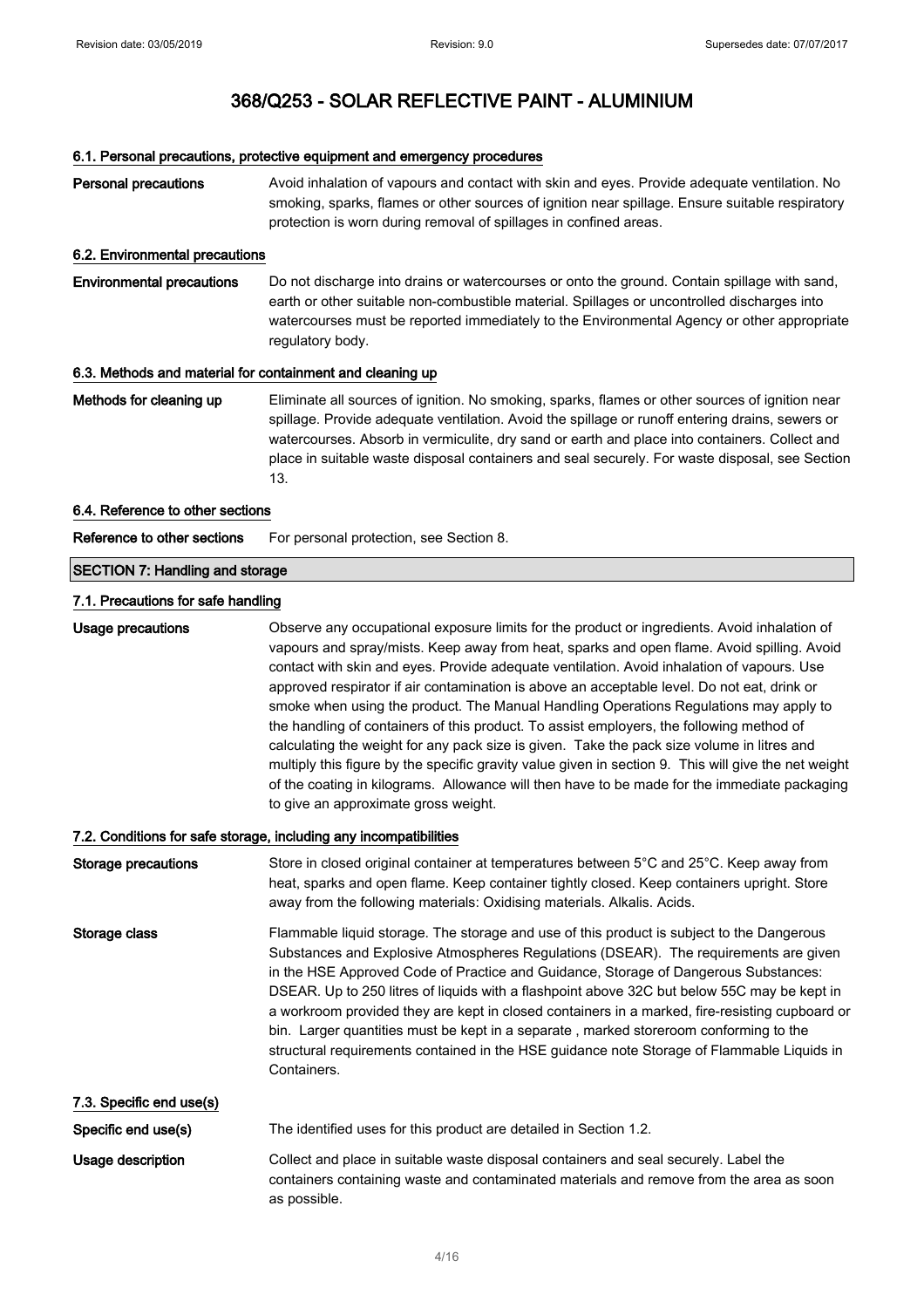### SECTION 8: Exposure controls/Personal protection

### 8.1. Control parameters

#### Occupational exposure limits

### Hydrocarbons, C9-C12, 2-25% Aromatics

Long-term exposure limit (8-hour TWA): WEL 350 mg/m<sup>3</sup>

### HYDROCARBONS, C9, AROMATICS

Long-term exposure limit (8-hour TWA): WEL 19 ppm 100 mg/m<sup>3</sup> vapour WEL = Workplace Exposure Limit

### Hydrocarbons, C9-C12, 2-25% Aromatics (CAS: 64742-82-1)

| <b>DNEL</b>            | Consumer - Oral; Long term systemic effects: 26 mg/kg/day<br>Consumer - Dermal; Long term systemic effects: 26 mg/kg/day<br>Consumer - Inhalation; Long term systemic effects: 71 mg/m <sup>3</sup><br>Consumer - Inhalation; Short term systemic effects: 570 mg/m <sup>3</sup><br>Industry - Inhalation; Short term systemic effects: 570 mg/m <sup>3</sup><br>Industry - Inhalation; Long term systemic effects: 330 mg/m <sup>3</sup><br>Industry - Dermal; Long term systemic effects: 44 mg/kg/day |
|------------------------|----------------------------------------------------------------------------------------------------------------------------------------------------------------------------------------------------------------------------------------------------------------------------------------------------------------------------------------------------------------------------------------------------------------------------------------------------------------------------------------------------------|
| <b>PNEC</b>            | No PNEC available. Substance is a hydrocarbon UVCB. Standard tests for this<br>endpoint are intended for single substances and are not appropriate for the risk<br>assessment of this complex substance.                                                                                                                                                                                                                                                                                                 |
|                        | <b>HYDROCARBONS, C9, AROMATICS</b>                                                                                                                                                                                                                                                                                                                                                                                                                                                                       |
| <b>DNEL</b>            | Consumer - Oral; Long term systemic effects: 11 mg/kg/day<br>Consumer - Dermal; Long term systemic effects: 11 mg/kg/day<br>Consumer - Inhalation; Long term systemic effects: 32 mg/m <sup>3</sup><br>Industry - Dermal; Long term systemic effects: 25 mg/kg/day<br>Industry - Inhalation; Long term systemic effects: 150 mg/m <sup>3</sup>                                                                                                                                                           |
| <b>PNEC</b>            | No PNEC available. Substance is a hydrocarbon UVCB. Standard tests for this<br>endpoint are intended for single substances and are not appropriate for the risk<br>assessment of this complex substance.                                                                                                                                                                                                                                                                                                 |
| 8.2. Exposure controls |                                                                                                                                                                                                                                                                                                                                                                                                                                                                                                          |

#### Protective equipment



Appropriate engineering controls

Provide adequate general and local exhaust ventilation. Observe any occupational exposure limits for the product or ingredients.

Eye/face protection Wear chemical splash goggles.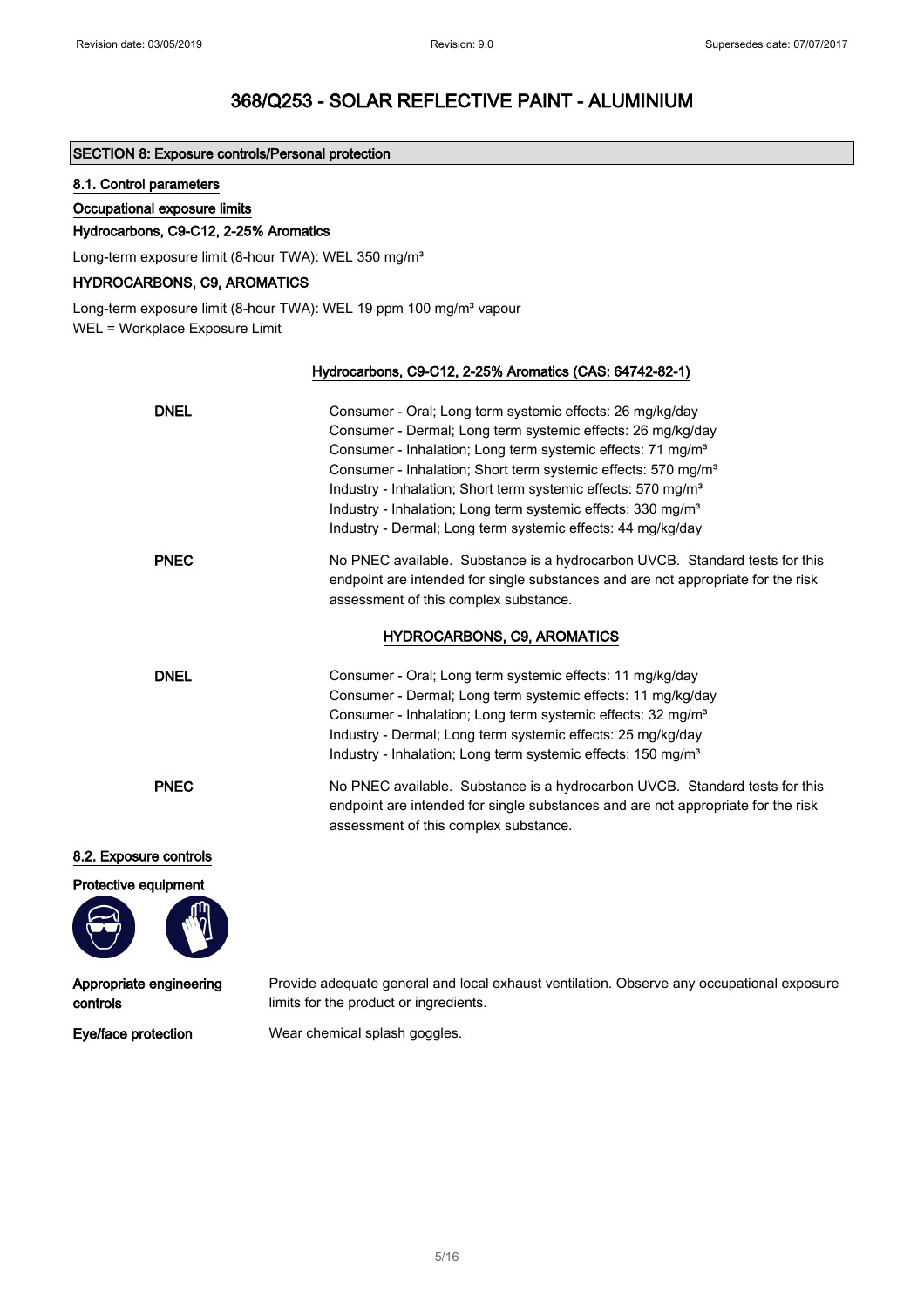| Hand protection                   | To protect hands from chemicals, gloves should comply with European Standards EN388 and<br>374. As a general principle, exposure should be managed by means other than the provision<br>of protective gloves. Manufacturer's performance data suggest that the optimum glove for use<br>should be: Wear protective gloves made of the following material: Nitrile rubber. Thickness: ≥<br>0.31 mm Permeation breakthrough time according to EN374 - class: (1-6) e.g. minimum 480<br>mins. Caution: The performance of gloves under actual working conditions can be significantly<br>affected by many factors and the information provided according to EN374 may not accord<br>with what is achieved in practice. We recommend that expert professional advice is sought<br>that takes into account of the work processes and working environment applicable for each<br>task where gloves are to be worn. |
|-----------------------------------|--------------------------------------------------------------------------------------------------------------------------------------------------------------------------------------------------------------------------------------------------------------------------------------------------------------------------------------------------------------------------------------------------------------------------------------------------------------------------------------------------------------------------------------------------------------------------------------------------------------------------------------------------------------------------------------------------------------------------------------------------------------------------------------------------------------------------------------------------------------------------------------------------------------|
| Other skin and body<br>protection | Wear appropriate clothing to prevent reasonably probable skin contact.                                                                                                                                                                                                                                                                                                                                                                                                                                                                                                                                                                                                                                                                                                                                                                                                                                       |
| Hygiene measures                  | No specific hygiene procedures recommended but good personal hygiene practices should<br>always be observed when working with chemical products.                                                                                                                                                                                                                                                                                                                                                                                                                                                                                                                                                                                                                                                                                                                                                             |
| Respiratory protection            | Respiratory protection must be used if the airborne contamination exceeds the recommended<br>occupational exposure limit. In case of inadequate ventilation use suitable respirator. It is<br>recommended to use respiratory equipment with combination filter, type A2/P2.                                                                                                                                                                                                                                                                                                                                                                                                                                                                                                                                                                                                                                  |

### SECTION 9: Physical and chemical properties

| 9. 1. 111101111411011 ON David Dhydidal and Chomical Dioportios<br>Appearance | Metallic Slightly viscous liquid.                                         |
|-------------------------------------------------------------------------------|---------------------------------------------------------------------------|
| Colour                                                                        | Silver. / bronze                                                          |
| Odour                                                                         | Characteristic. Organic solvents.                                         |
| pH                                                                            | Not applicable.                                                           |
| <b>Melting point</b>                                                          | Not relevant.                                                             |
| Initial boiling point and range                                               | $>153^{\circ}$ C                                                          |
| Flash point                                                                   | $>39^{\circ}$ C                                                           |
| <b>Evaporation rate</b>                                                       | Not determined.                                                           |
| Upper/lower flammability or<br>explosive limits                               | Upper flammable/explosive limit: 8% Lower flammable/explosive limit: 0.7% |
| Vapour pressure                                                               | Not determined.                                                           |
| Vapour density                                                                | Not determined.                                                           |
| <b>Relative density</b>                                                       | 1 - 1.1 @ @ 20 C°C                                                        |
| Solubility(ies)                                                               | Insoluble in water.                                                       |
| <b>Partition coefficient</b>                                                  | Not determined.                                                           |
| Auto-ignition temperature                                                     | $>200^{\circ}$ C                                                          |
| <b>Viscosity</b>                                                              | >30 seconds 3mm ISO cup method ISO 2431 s @ °C                            |
| <b>Oxidising properties</b>                                                   | Not determined.                                                           |
| 9.2. Other information                                                        |                                                                           |
| Volatile organic compound                                                     | This product contains a maximum VOC content of < 470 g/litre.             |
|                                                                               |                                                                           |

#### 9.1. Information on basic physical and chemical properties

SECTION 10: Stability and reactivity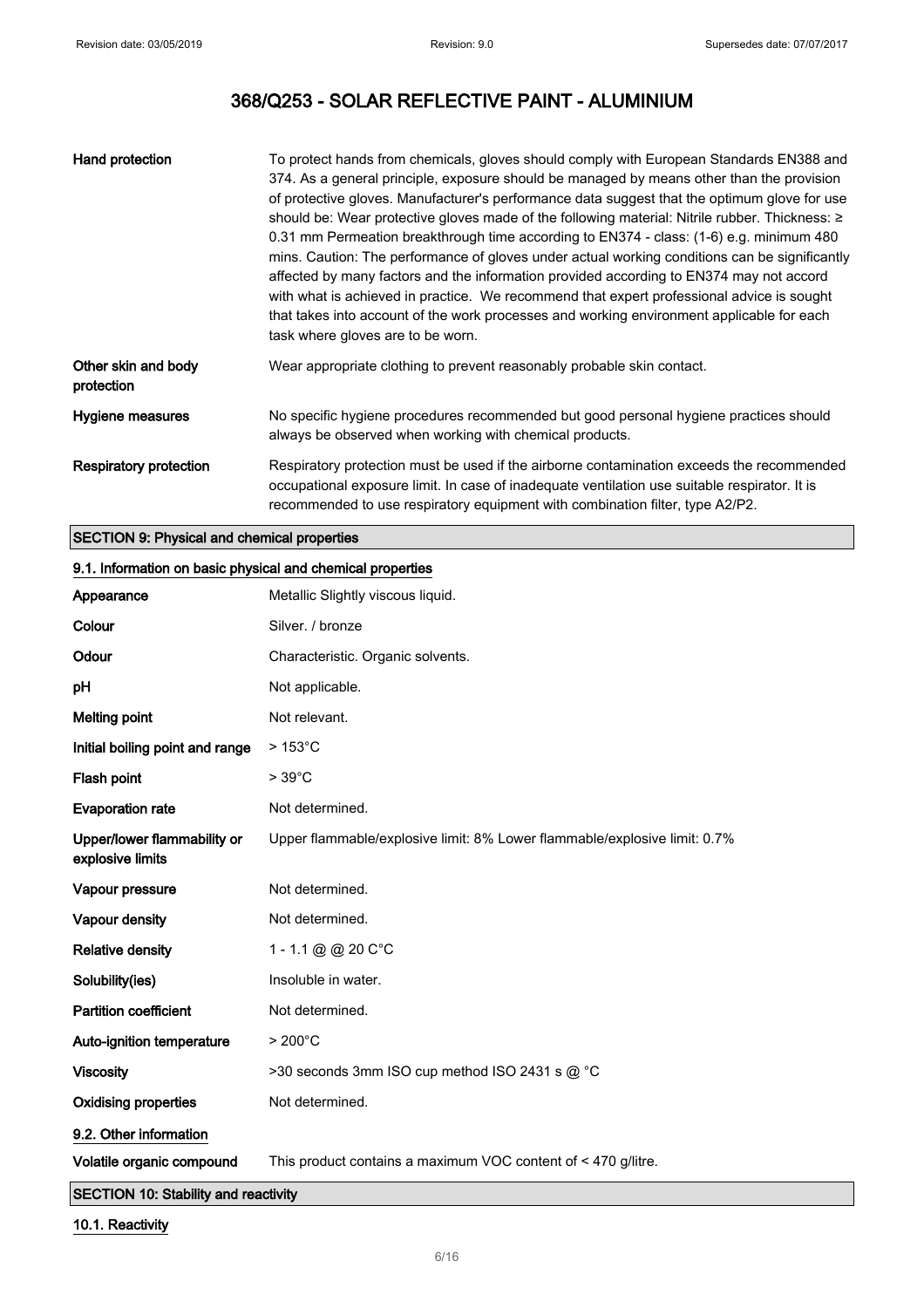| Reactivity                                   | There are no known reactivity hazards associated with this product.                                                                                                                                                                                                    |
|----------------------------------------------|------------------------------------------------------------------------------------------------------------------------------------------------------------------------------------------------------------------------------------------------------------------------|
| 10.2. Chemical stability                     |                                                                                                                                                                                                                                                                        |
| <b>Stability</b>                             | Stable at normal ambient temperatures and when used as recommended.                                                                                                                                                                                                    |
| 10.3. Possibility of hazardous reactions     |                                                                                                                                                                                                                                                                        |
| Possibility of hazardous<br>reactions        | Not determined.                                                                                                                                                                                                                                                        |
| 10.4. Conditions to avoid                    |                                                                                                                                                                                                                                                                        |
| <b>Conditions to avoid</b>                   | Avoid heat, flames and other sources of ignition. Avoid contact with the following materials:<br>Acids. Oxidising agents.                                                                                                                                              |
| 10.5. Incompatible materials                 |                                                                                                                                                                                                                                                                        |
| <b>Materials to avoid</b>                    | Strong alkalis. Strong acids. Strong oxidising agents.                                                                                                                                                                                                                 |
| 10.6. Hazardous decomposition products       |                                                                                                                                                                                                                                                                        |
| Hazardous decomposition<br>products          | Oxides of carbon. Thermal decomposition or combustion may liberate carbon oxides and<br>other toxic gases or vapours.                                                                                                                                                  |
| <b>SECTION 11: Toxicological information</b> |                                                                                                                                                                                                                                                                        |
| 11.1. Information on toxicological effects   |                                                                                                                                                                                                                                                                        |
| <b>Toxicological effects</b>                 | When bitumen is mixed with diluent, it is believed that the preparation becomes more bio-<br>available. The carcinogenicity of the preparation is strongly dependant on the nature of the<br>solvent used since the polycyclic aromatic content of the bitumen is low. |
| Inhalation                                   | Vapour from this product may be hazardous by inhalation. Vapour may irritate respiratory<br>system/lungs.                                                                                                                                                              |
| Ingestion                                    | Liquid irritates mucous membranes and may cause abdominal pain if swallowed.                                                                                                                                                                                           |
| <b>Skin contact</b>                          | Product has a defatting effect on skin. Repeated exposure may cause skin dryness or<br>cracking. May cause allergic contact eczema. Prolonged or repeated exposure may cause<br>severe irritation.                                                                     |
| Eye contact                                  | May cause temporary eye irritation.                                                                                                                                                                                                                                    |
| Acute and chronic health<br>hazards          | This product has low toxicity. Only large quantities are likely to have adverse effects on<br>human health.                                                                                                                                                            |
| Route of exposure                            | Inhalation Skin absorption. Ingestion. Skin and/or eye contact.                                                                                                                                                                                                        |
| <b>Medical considerations</b>                | Skin disorders and allergies. Avoid vomiting and stomach flushing because of the risk of<br>aspiration.                                                                                                                                                                |
| Toxicological information on ingredients.    |                                                                                                                                                                                                                                                                        |
|                                              | Hydrocarbons, C9-C12, 2-25% Aromatics                                                                                                                                                                                                                                  |

| Acute toxicity - oral                           |                                                        |
|-------------------------------------------------|--------------------------------------------------------|
| Acute toxicity oral (LD <sub>50</sub><br>mg/kg) | 15,000.0                                               |
| <b>Species</b>                                  | Rat                                                    |
| Notes (oral LD <sub>50</sub> )                  | Conclusive data but not sufficient for classification. |
| Acute toxicity - dermal                         |                                                        |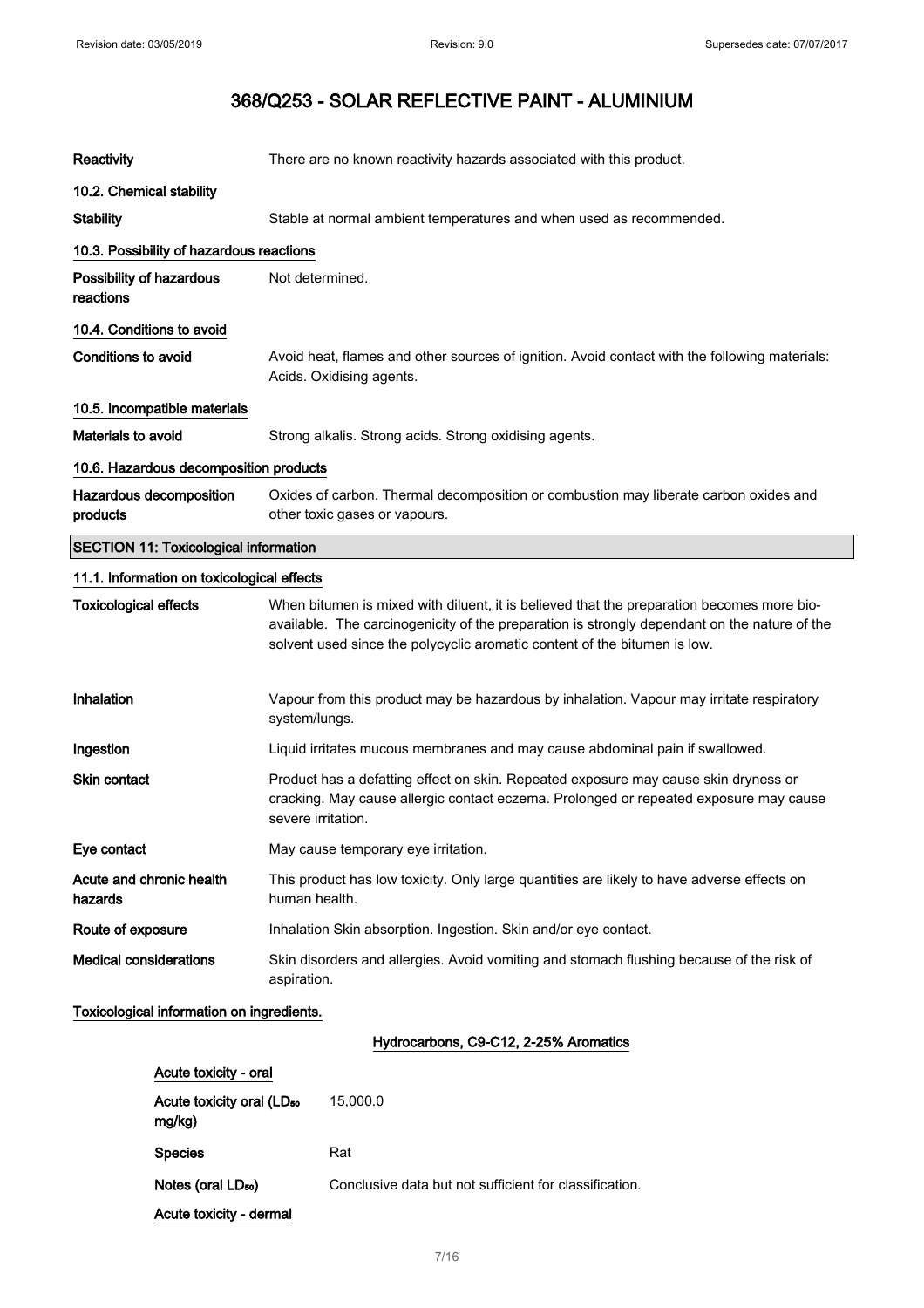| Acute toxicity dermal (LD <sub>50</sub> 3,400.0<br>mg/kg) |                                                                                                                                                                      |
|-----------------------------------------------------------|----------------------------------------------------------------------------------------------------------------------------------------------------------------------|
| <b>Species</b>                                            | Rabbit                                                                                                                                                               |
| Notes (dermal LD <sub>50</sub> )                          | Conclusive data but not sufficient for classification.                                                                                                               |
| Skin corrosion/irritation                                 |                                                                                                                                                                      |
| Animal data                                               | Erythema/eschar score: Very slight erythema - barely perceptible (1). Oedema<br>score: Very slight oedema - barely perceptible (1). Not irritating.                  |
| <b>Extreme pH</b>                                         | Not irritating. Not corrosive to skin.                                                                                                                               |
| Serious eye damage/irritation                             |                                                                                                                                                                      |
| Serious eye<br>damage/irritation                          | Not irritating.                                                                                                                                                      |
| Respiratory sensitisation                                 |                                                                                                                                                                      |
| <b>Respiratory sensitisation</b>                          | There is evidence that the material can lead to respiratory hypersensitivity.                                                                                        |
| Skin sensitisation                                        |                                                                                                                                                                      |
| Skin sensitisation                                        | Guinea pig maximization test (GPMT) - Guinea pig: Not sensitising. Buehler test -<br>Guinea pig: Not sensitising.                                                    |
| Germ cell mutagenicity                                    |                                                                                                                                                                      |
| Genotoxicity - in vitro                                   | Bacterial reverse mutation test: Negative.                                                                                                                           |
| Genotoxicity - in vivo                                    | Chromosome aberration: Negative.                                                                                                                                     |
| Carcinogenicity                                           |                                                                                                                                                                      |
| Carcinogenicity                                           | NOAEL 300 mg/kg, Oral, Rat There is no evidence that the product can cause<br>cancer.                                                                                |
| Reproductive toxicity                                     |                                                                                                                                                                      |
| Reproductive toxicity -<br>fertility                      | One-generation study - NOAEL >3000 mg/kg/day, Oral, Rat P This substance has<br>no evidence of toxicity to reproduction.                                             |
| Reproductive toxicity -<br>development                    | Developmental toxicity: - NOAEC: >300 ppm, Inhalation, Rat Read-across data.<br>This substance has no evidence of toxicity to reproduction.                          |
| Specific target organ toxicity - single exposure          |                                                                                                                                                                      |
| STOT - single exposure                                    | Central nervous system depression including narcotic effects such as drowsiness,<br>narcosis, reduced alertness, loss of reflexes, lack of coordination and vertigo. |
| <b>Target organs</b>                                      | Central nervous system                                                                                                                                               |
| Specific target organ toxicity - repeated exposure        |                                                                                                                                                                      |
|                                                           | STOT - repeated exposure NOAEL 1056 mg/kg, Oral, Rat                                                                                                                 |
| Aspiration hazard                                         |                                                                                                                                                                      |
| Aspiration hazard                                         | Kinematic viscosity <= 20.5 mm2/s.                                                                                                                                   |
|                                                           |                                                                                                                                                                      |
| Inhalation                                                | Vapours may cause drowsiness and dizziness.                                                                                                                          |
| Ingestion                                                 | Harmful: may cause lung damage if swallowed. May cause stomach pain or<br>vomiting.                                                                                  |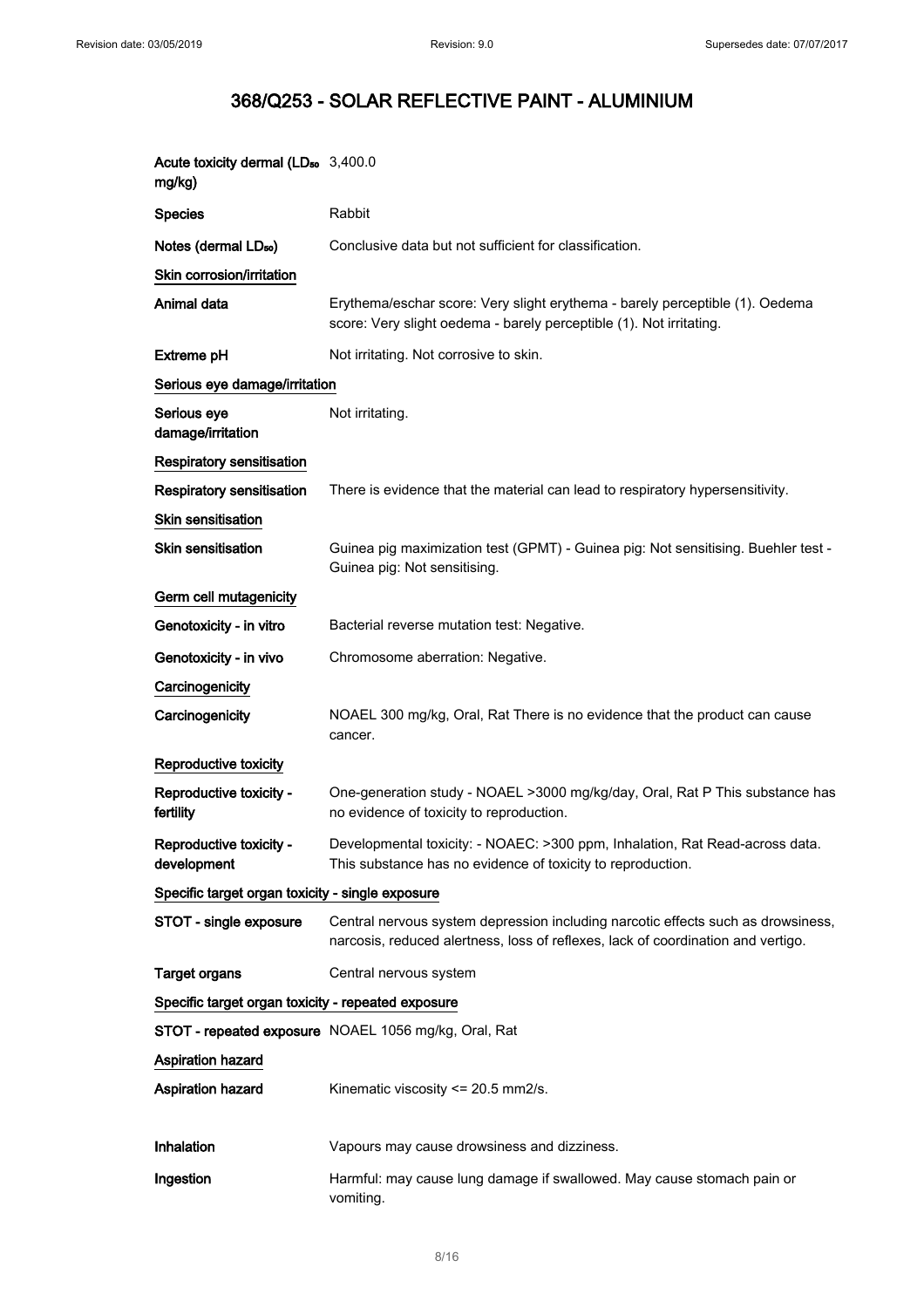| Skin contact                                                 | May cause defatting of the skin, but is not an irritant. Not a skin sensitiser. |  |
|--------------------------------------------------------------|---------------------------------------------------------------------------------|--|
| Eye contact                                                  | No specific health hazards known.                                               |  |
| Route of exposure                                            | Skin and/or eye contact. Inhalation                                             |  |
| <b>Target organs</b>                                         | Central nervous system                                                          |  |
|                                                              | <b>HYDROCARBONS, C9, AROMATICS</b>                                              |  |
| Acute toxicity - oral                                        |                                                                                 |  |
| Acute toxicity oral (LD <sub>50</sub><br>mg/kg)              | 3,492.0                                                                         |  |
| <b>Species</b>                                               | Rat                                                                             |  |
| Notes (oral LD <sub>50</sub> )                               | Based on available data the classification criteria are not met.                |  |
| ATE oral (mg/kg)                                             | 3,492.0                                                                         |  |
| Acute toxicity - dermal                                      |                                                                                 |  |
| Acute toxicity dermal (LD <sub>50</sub> 3,160.0<br>mg/kg)    |                                                                                 |  |
| <b>Species</b>                                               | Rabbit                                                                          |  |
| Notes (dermal LD <sub>50</sub> )                             | Based on available data the classification criteria are not met.                |  |
| ATE dermal (mg/kg)                                           | 3,160.0                                                                         |  |
| Acute toxicity - inhalation                                  |                                                                                 |  |
| Acute toxicity inhalation<br>(LC <sub>50</sub> vapours mg/l) | 6,193.0                                                                         |  |
| <b>Species</b>                                               | Rat                                                                             |  |
| Notes (inhalation LC <sub>50</sub> )                         | Based on available data the classification criteria are not met.                |  |
| <b>ATE inhalation (vapours</b><br>mg/l)                      | 6,193.0                                                                         |  |
| Skin corrosion/irritation                                    |                                                                                 |  |
| Animal data                                                  | Repeated exposure may cause skin dryness or cracking.                           |  |
| Serious eye damage/irritation                                |                                                                                 |  |
| Serious eye<br>damage/irritation                             | Based on available data the classification criteria are not met.                |  |
| Respiratory sensitisation                                    |                                                                                 |  |
| <b>Respiratory sensitisation</b>                             | Based on available data the classification criteria are not met.                |  |
| <b>Skin sensitisation</b>                                    |                                                                                 |  |
| <b>Skin sensitisation</b>                                    | Based on available data the classification criteria are not met.                |  |
| Germ cell mutagenicity                                       |                                                                                 |  |
| Genotoxicity - in vitro                                      | Based on available data the classification criteria are not met.                |  |
| Carcinogenicity                                              |                                                                                 |  |
| Carcinogenicity                                              | Based on available data the classification criteria are not met.                |  |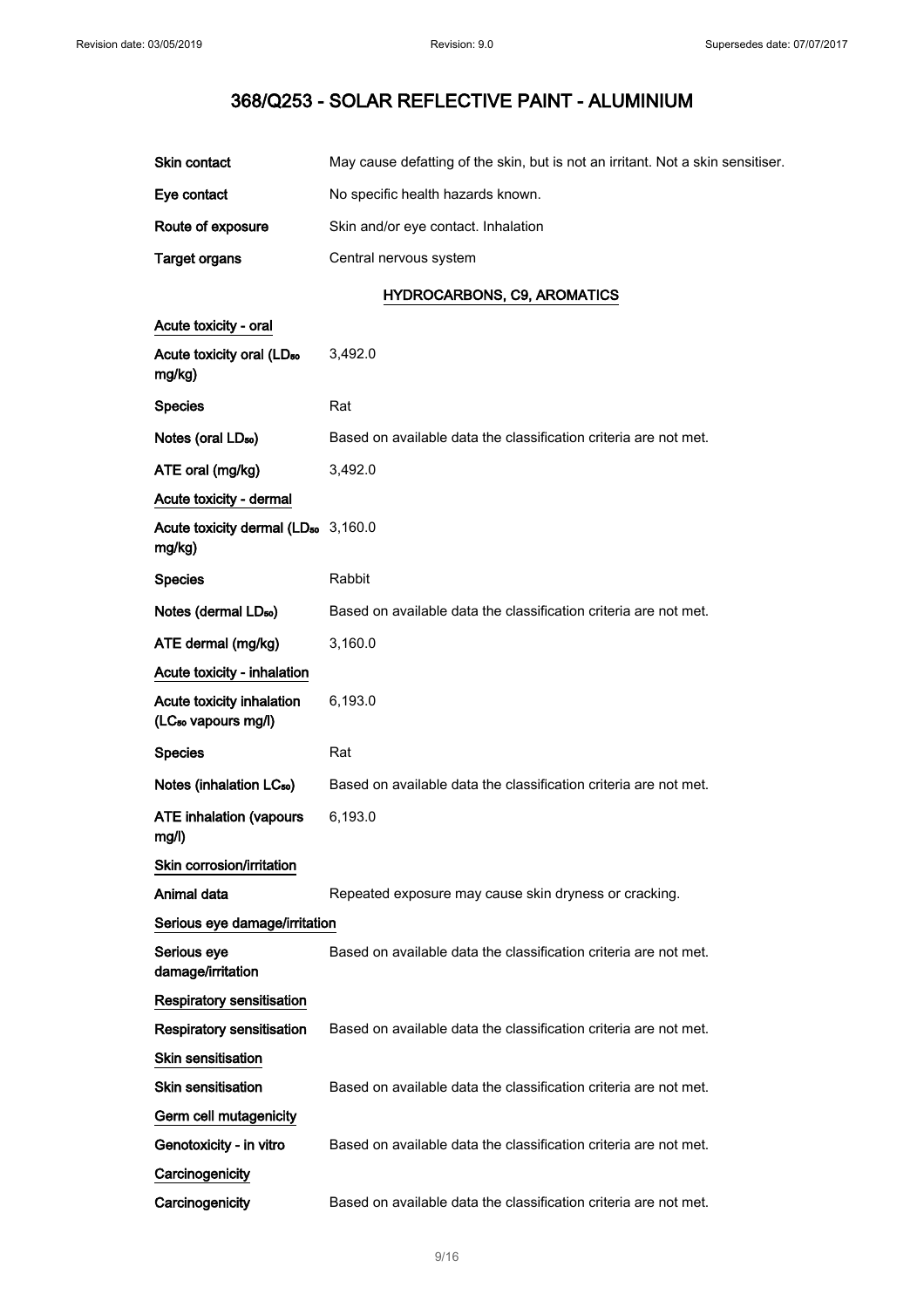|             | Ecotoxicity                                                                | Dangerous for the environment if discharged into watercourses.                                                                                                                                                                                                                                                                                              |
|-------------|----------------------------------------------------------------------------|-------------------------------------------------------------------------------------------------------------------------------------------------------------------------------------------------------------------------------------------------------------------------------------------------------------------------------------------------------------|
|             |                                                                            | Hydrocarbons, C9-C12, 2-25% Aromatics                                                                                                                                                                                                                                                                                                                       |
|             | Ecological information on ingredients.                                     |                                                                                                                                                                                                                                                                                                                                                             |
| Ecotoxicity |                                                                            | The product contains substances which are toxic to aquatic organisms and which may cause<br>long term adverse effects in the aquatic environment.                                                                                                                                                                                                           |
|             | <b>SECTION 12: Ecological information</b>                                  |                                                                                                                                                                                                                                                                                                                                                             |
|             | <b>Target organs</b>                                                       | Central nervous system Respiratory system, lungs                                                                                                                                                                                                                                                                                                            |
|             | Route of exposure                                                          | Ingestion Inhalation Skin and/or eye contact                                                                                                                                                                                                                                                                                                                |
|             | Eye contact                                                                | May cause temporary eye irritation.                                                                                                                                                                                                                                                                                                                         |
|             | Skin contact                                                               | Repeated exposure may cause skin dryness or cracking. Discoloration of the skin.                                                                                                                                                                                                                                                                            |
|             | Ingestion                                                                  | Gastrointestinal symptoms, including upset stomach. Fumes from the stomach<br>contents may be inhaled, resulting in the same symptoms as inhalation. Aspiration<br>hazard if swallowed. Entry into the lungs following ingestion or vomiting may cause<br>chemical pneumonitis.                                                                             |
|             | Inhalation                                                                 | A single exposure may cause the following adverse effects: Irritation of nose, throat<br>and airway. Difficulty in breathing. Coughing. Vapours may cause headache,<br>fatigue, dizziness and nausea. Central nervous system depression. During<br>application and drying, solvent vapours will be emitted. Vapours in high<br>concentrations are narcotic. |
|             | General information                                                        | The severity of the symptoms described will vary dependent on the concentration<br>and the length of exposure.                                                                                                                                                                                                                                              |
|             | Aspiration hazard                                                          | Asp. Tox. 1 - H304 May be fatal if swallowed and enters airways. Pneumonia may<br>be the result if vomited material containing solvents reaches the lungs.                                                                                                                                                                                                  |
|             | Aspiration hazard                                                          |                                                                                                                                                                                                                                                                                                                                                             |
|             |                                                                            | STOT - repeated exposure Not classified as a specific target organ toxicant after repeated exposure.                                                                                                                                                                                                                                                        |
|             | Specific target organ toxicity - repeated exposure                         |                                                                                                                                                                                                                                                                                                                                                             |
|             | <b>Target organs</b>                                                       | or dizziness.<br>Respiratory system, lungs Central nervous system                                                                                                                                                                                                                                                                                           |
|             | Specific target organ toxicity - single exposure<br>STOT - single exposure | STOT SE 3 - H335, H336 May cause respiratory irritation. May cause drowsiness                                                                                                                                                                                                                                                                               |
|             | development                                                                |                                                                                                                                                                                                                                                                                                                                                             |
|             | fertility<br>Reproductive toxicity -                                       | Based on available data the classification criteria are not met.                                                                                                                                                                                                                                                                                            |
|             | Reproductive toxicity<br>Reproductive toxicity -                           | Based on available data the classification criteria are not met.                                                                                                                                                                                                                                                                                            |
|             | <b>IARC</b> carcinogenicity                                                | None of the ingredients are listed or exempt.                                                                                                                                                                                                                                                                                                               |
|             |                                                                            |                                                                                                                                                                                                                                                                                                                                                             |

12.1. Toxicity

Ecological information on ingredients.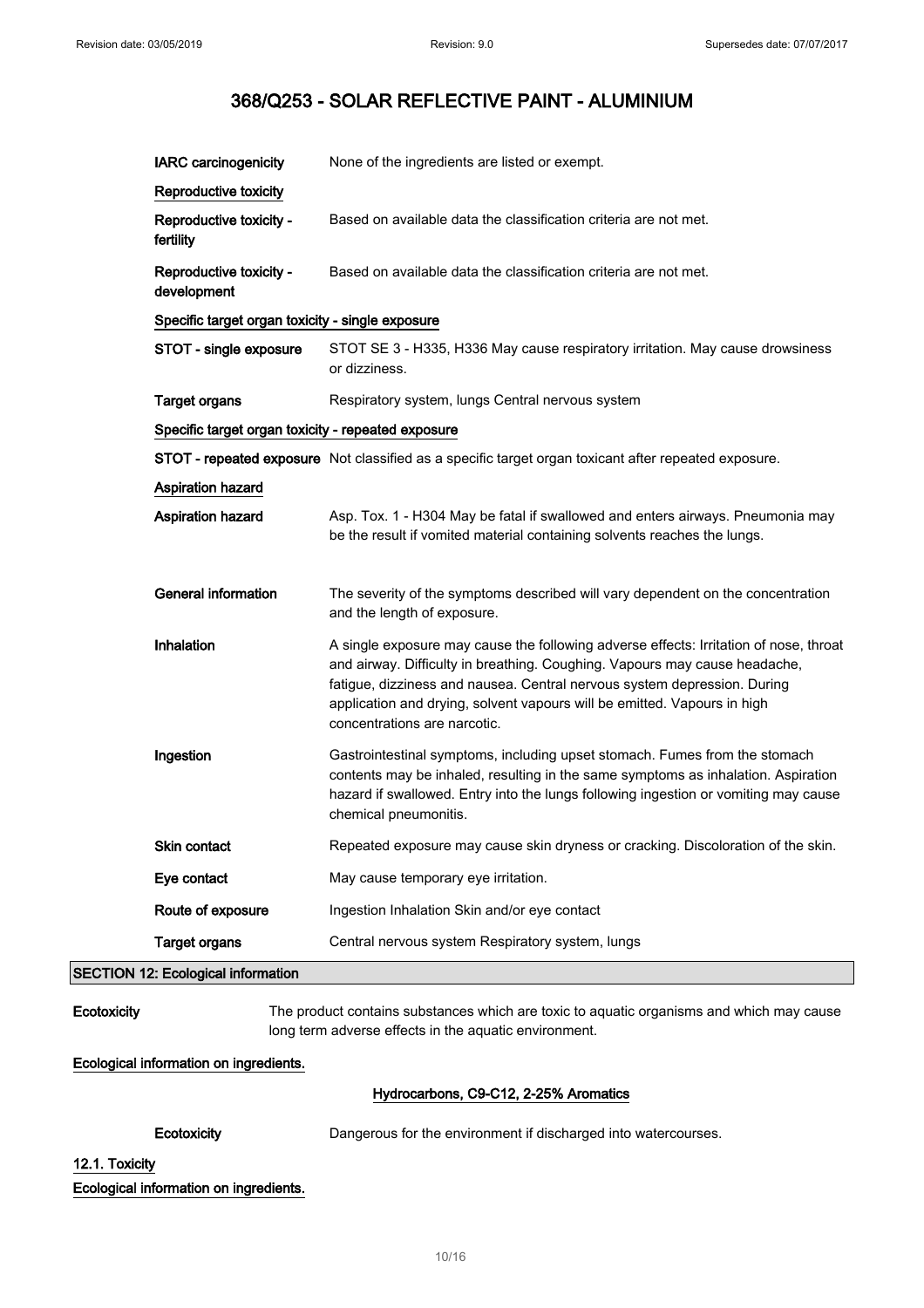### Hydrocarbons, C9-C12, 2-25% Aromatics

| <b>Toxicity</b>                             | Dangerous for the environment if discharged into watercourses Toxic to aquatic<br>organisms |
|---------------------------------------------|---------------------------------------------------------------------------------------------|
| Acute aquatic toxicity                      |                                                                                             |
| Acute toxicity - fish                       | LC <sub>50</sub> , 96 hours: 10 - 30 mg/l, Oncorhynchus mykiss (Rainbow trout)              |
| Acute toxicity - aquatic<br>invertebrates   | EC <sub>50</sub> , 48 hours: 10 - 22 mg/l, Daphnia magna                                    |
| Acute toxicity - aquatic<br>plants          | IC <sub>50</sub> , 72 hours: 4.6 - 10 mg/l, Pseudokirchneriella subcapitata                 |
| Acute toxicity -<br>microorganisms          | EC <sub>50</sub> , 48 hours: 43.98 mg/l, Activated sludge                                   |
| Chronic aquatic toxicity                    |                                                                                             |
| life stage                                  | Chronic toxicity - fish early NOEC, 28 days: 0.13 mg/l, Freshwater fish                     |
| Chronic toxicity - aquatic<br>invertebrates | NOEC, < 21 days: 0.28 mg/l, Daphnia magna                                                   |
|                                             | HYDROCARBONS, C9, AROMATICS                                                                 |
| <b>Toxicity</b>                             | Aquatic Chronic 2 - H411 Toxic to aquatic life with long lasting effects.                   |
| Acute aquatic toxicity                      |                                                                                             |

| Acute aqualic toxicity                    |                                                                     |
|-------------------------------------------|---------------------------------------------------------------------|
| Acute toxicity - fish                     | $LC_{50}$ , 96 hours: 9.2 mg/l, Oncorhynchus mykiss (Rainbow trout) |
| Acute toxicity - aquatic<br>invertebrates | EC <sub>50</sub> , 48 hours: 3.2 mg/l, Daphnia magna                |
| Acute toxicity -<br>microorganisms        | $EC_{50}$ , 48 hours: 2.9 mg/l,                                     |

### 12.2. Persistence and degradability

Persistence and degradability The product is expected to be slowly biodegradable.

### Ecological information on ingredients.

## Hydrocarbons, C9-C12, 2-25% Aromatics

| Persistence and<br>degradability | The product is readily biodegradable. |
|----------------------------------|---------------------------------------|
| Phototransformation              | Scientifically unjustified.           |
| Stability (hydrolysis)           | Scientifically unjustified.           |
| <b>Biodegradation</b>            | - Degradation 75: 28 days             |
|                                  |                                       |

## HYDROCARBONS, C9, AROMATICS

| Persistence and<br>degradability | The degradability of the product is not known. |
|----------------------------------|------------------------------------------------|
| Biodegradation                   | - 78%: 28 days                                 |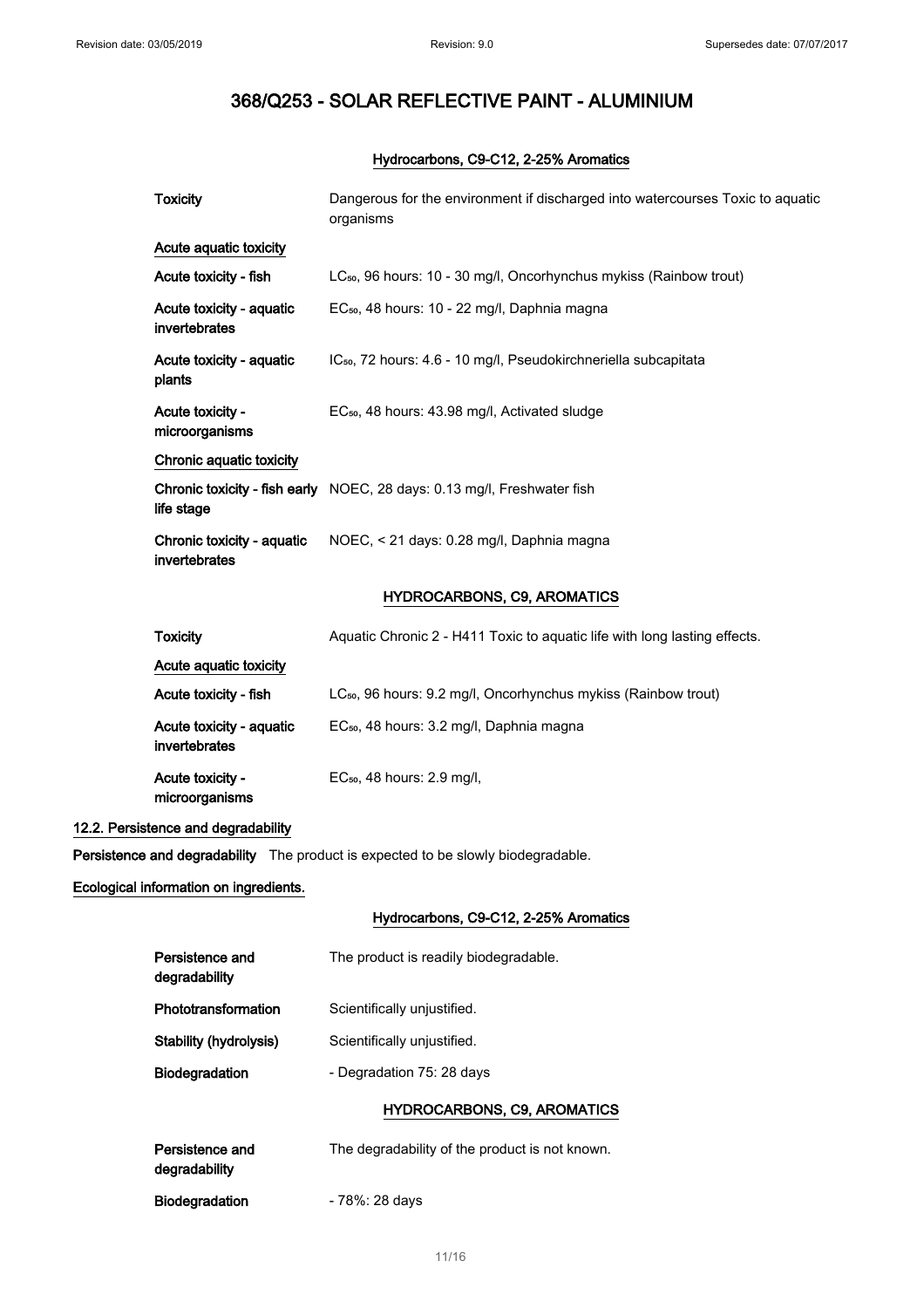|                                  | 12.3. Bioaccumulative potential          |                                                                                                                                                                                                                            |                                                                                                                                                             |
|----------------------------------|------------------------------------------|----------------------------------------------------------------------------------------------------------------------------------------------------------------------------------------------------------------------------|-------------------------------------------------------------------------------------------------------------------------------------------------------------|
| <b>Bioaccumulative potential</b> |                                          | No data available on bioaccumulation. The slow rates of biodegradation of bitumen can cause<br>interference with the normal functioning of ecological cycles. Bitumen should therefore be<br>contained and spills avoided. |                                                                                                                                                             |
| <b>Partition coefficient</b>     |                                          | Not determined.                                                                                                                                                                                                            |                                                                                                                                                             |
|                                  | Ecological information on ingredients.   |                                                                                                                                                                                                                            |                                                                                                                                                             |
|                                  |                                          |                                                                                                                                                                                                                            | Hydrocarbons, C9-C12, 2-25% Aromatics                                                                                                                       |
|                                  | Bioaccumulative potential                |                                                                                                                                                                                                                            | Substance is a hydrocarbon UVCB. Standard tests for this endpoint are intended<br>for single substances and are not appropriate for this complex substance. |
|                                  | <b>Partition coefficient</b>             |                                                                                                                                                                                                                            | Technically not feasible.                                                                                                                                   |
|                                  |                                          |                                                                                                                                                                                                                            | <b>HYDROCARBONS, C9, AROMATICS</b>                                                                                                                          |
|                                  | <b>Bioaccumulative potential</b>         |                                                                                                                                                                                                                            | No data available on bioaccumulation.                                                                                                                       |
|                                  | <b>Partition coefficient</b>             |                                                                                                                                                                                                                            | Not available.                                                                                                                                              |
| 12.4. Mobility in soil           |                                          |                                                                                                                                                                                                                            |                                                                                                                                                             |
| <b>Mobility</b>                  |                                          | surfaces.                                                                                                                                                                                                                  | The product contains volatile organic compounds (VOCs) which will evaporate easily from all                                                                 |
|                                  | Ecological information on ingredients.   |                                                                                                                                                                                                                            |                                                                                                                                                             |
|                                  |                                          |                                                                                                                                                                                                                            | Hydrocarbons, C9-C12, 2-25% Aromatics                                                                                                                       |
|                                  | Adsorption/desorption<br>coefficient     |                                                                                                                                                                                                                            | Scientifically unjustified.                                                                                                                                 |
|                                  | Henry's law constant                     |                                                                                                                                                                                                                            | Volatilisation is dependent on Henry's Law constant (HLC) which is not applicable<br>to complex substances.                                                 |
|                                  | Surface tension                          |                                                                                                                                                                                                                            | 24 - 27 mN/m @ 25°C                                                                                                                                         |
|                                  |                                          |                                                                                                                                                                                                                            | <b>HYDROCARBONS, C9, AROMATICS</b>                                                                                                                          |
|                                  | <b>Mobility</b>                          |                                                                                                                                                                                                                            | No data available.                                                                                                                                          |
|                                  | 12.5. Results of PBT and vPvB assessment |                                                                                                                                                                                                                            |                                                                                                                                                             |
| assessment                       | Results of PBT and vPvB                  |                                                                                                                                                                                                                            | This product does not contain any substances classified as PBT or vPvB.                                                                                     |
|                                  | Ecological information on ingredients.   |                                                                                                                                                                                                                            |                                                                                                                                                             |
|                                  |                                          |                                                                                                                                                                                                                            | Hydrocarbons, C9-C12, 2-25% Aromatics                                                                                                                       |
|                                  | assessment                               |                                                                                                                                                                                                                            | Results of PBT and vPvB This substance is not classified as PBT or vPvB according to current EU criteria.                                                   |
|                                  |                                          |                                                                                                                                                                                                                            | <b>HYDROCARBONS, C9, AROMATICS</b>                                                                                                                          |
|                                  | Results of PBT and vPvB<br>assessment    |                                                                                                                                                                                                                            | This substance is not classified as PBT or vPvB according to current EU criteria.                                                                           |
|                                  | 12.6. Other adverse effects              |                                                                                                                                                                                                                            |                                                                                                                                                             |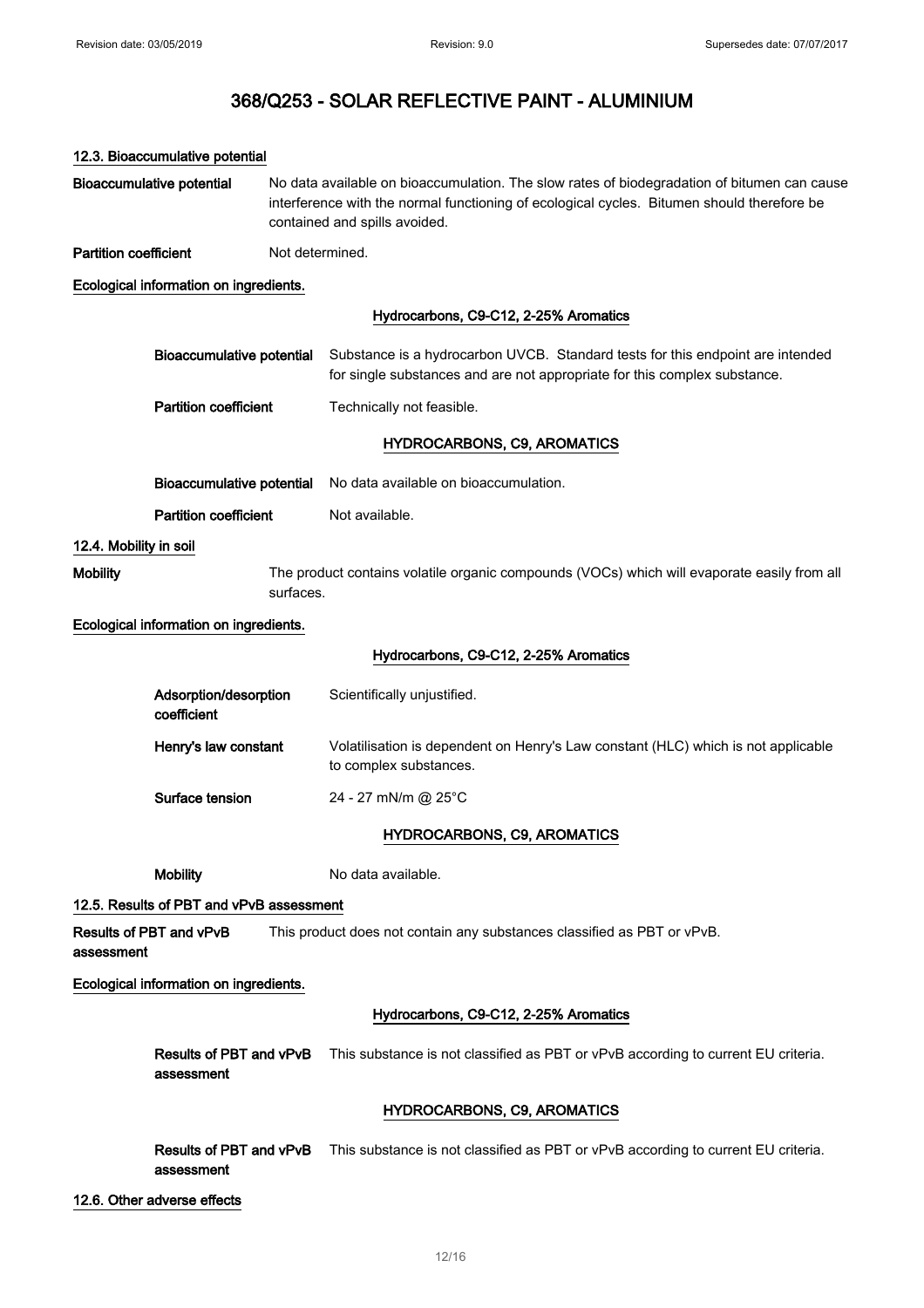| Other adverse effects                      | The product contains volatile organic compounds (VOCs) which have a photochemical ozone<br>creation potential.                                                                                                                                                                                                                                                                                                                            |
|--------------------------------------------|-------------------------------------------------------------------------------------------------------------------------------------------------------------------------------------------------------------------------------------------------------------------------------------------------------------------------------------------------------------------------------------------------------------------------------------------|
| Ecological information on ingredients.     |                                                                                                                                                                                                                                                                                                                                                                                                                                           |
|                                            | Hydrocarbons, C9-C12, 2-25% Aromatics                                                                                                                                                                                                                                                                                                                                                                                                     |
| Other adverse effects                      | This substance may contribute to ozone formation in the near surface atmosphere.<br>However, the photochemical formation of ozone depends on a complex interaction<br>of other atmospheric pollutant sources and environmental conditions. Therefore,<br>the contribution of this substance to ozone formation is outside the scope of this<br>substance assessment and is more appropriately addressed via EU air quality<br>directives. |
|                                            | HYDROCARBONS, C9, AROMATICS                                                                                                                                                                                                                                                                                                                                                                                                               |
| Other adverse effects                      | None known.                                                                                                                                                                                                                                                                                                                                                                                                                               |
| <b>SECTION 13: Disposal considerations</b> |                                                                                                                                                                                                                                                                                                                                                                                                                                           |
| 13.1. Waste treatment methods              |                                                                                                                                                                                                                                                                                                                                                                                                                                           |

| General information     | Avoid the spillage or runoff entering drains, sewers or watercourses.                                                                                                                                                                                                                                                                                                                                                                                                                                                                                                                                                                                                                             |
|-------------------------|---------------------------------------------------------------------------------------------------------------------------------------------------------------------------------------------------------------------------------------------------------------------------------------------------------------------------------------------------------------------------------------------------------------------------------------------------------------------------------------------------------------------------------------------------------------------------------------------------------------------------------------------------------------------------------------------------|
| <b>Disposal methods</b> | Dispose of waste to licensed waste disposal site in accordance with the requirements of the<br>local Waste Disposal Authority.                                                                                                                                                                                                                                                                                                                                                                                                                                                                                                                                                                    |
| Waste class             | When this coating, in its liquid state, as supplied, becomes a waste, it is categorised as<br>hazardous waste, with code 08 01 11* (SOLVENT BASED LIQUID WASTE). Part-used<br>containers, not drained and/or rigorously scraped out and containing dried residues of the<br>supplied coating, are categorised as hazardous waste, with code 08 01 11* (SOLVENT<br>BASED LIQUID WASTE). If mixed with other wastes, the above waste code may not be<br>applicable. Used containers, drained and/or rigorously scraped out and containing dry<br>residues of the supplied coating, are categorised as non-hazardous waste, with code 15 01 02<br>(plastic packaging) or 15 01 04 (metal packaging). |

## SECTION 14: Transport information

| General                           | This product is packed in accordance with the Limited Quantity Provisions of CDGCPL2, ADR<br>and IMDG. |
|-----------------------------------|--------------------------------------------------------------------------------------------------------|
| 14.1. UN number                   |                                                                                                        |
| UN No. (ADR/RID)                  | 1263                                                                                                   |
| UN No. (IMDG)                     | 1263                                                                                                   |
| UN No. (ICAO)                     | 1263                                                                                                   |
| 14.2. UN proper shipping name     |                                                                                                        |
| Proper shipping name<br>(ADR/RID) | <b>PAINT</b>                                                                                           |
| Proper shipping name (IMDG) PAINT |                                                                                                        |
| Proper shipping name (ICAO) PAINT |                                                                                                        |
| Proper shipping name (ADN)        | <b>PAINT</b>                                                                                           |
| 14.3. Transport hazard class(es)  |                                                                                                        |
| <b>ADR/RID class</b>              | 1263                                                                                                   |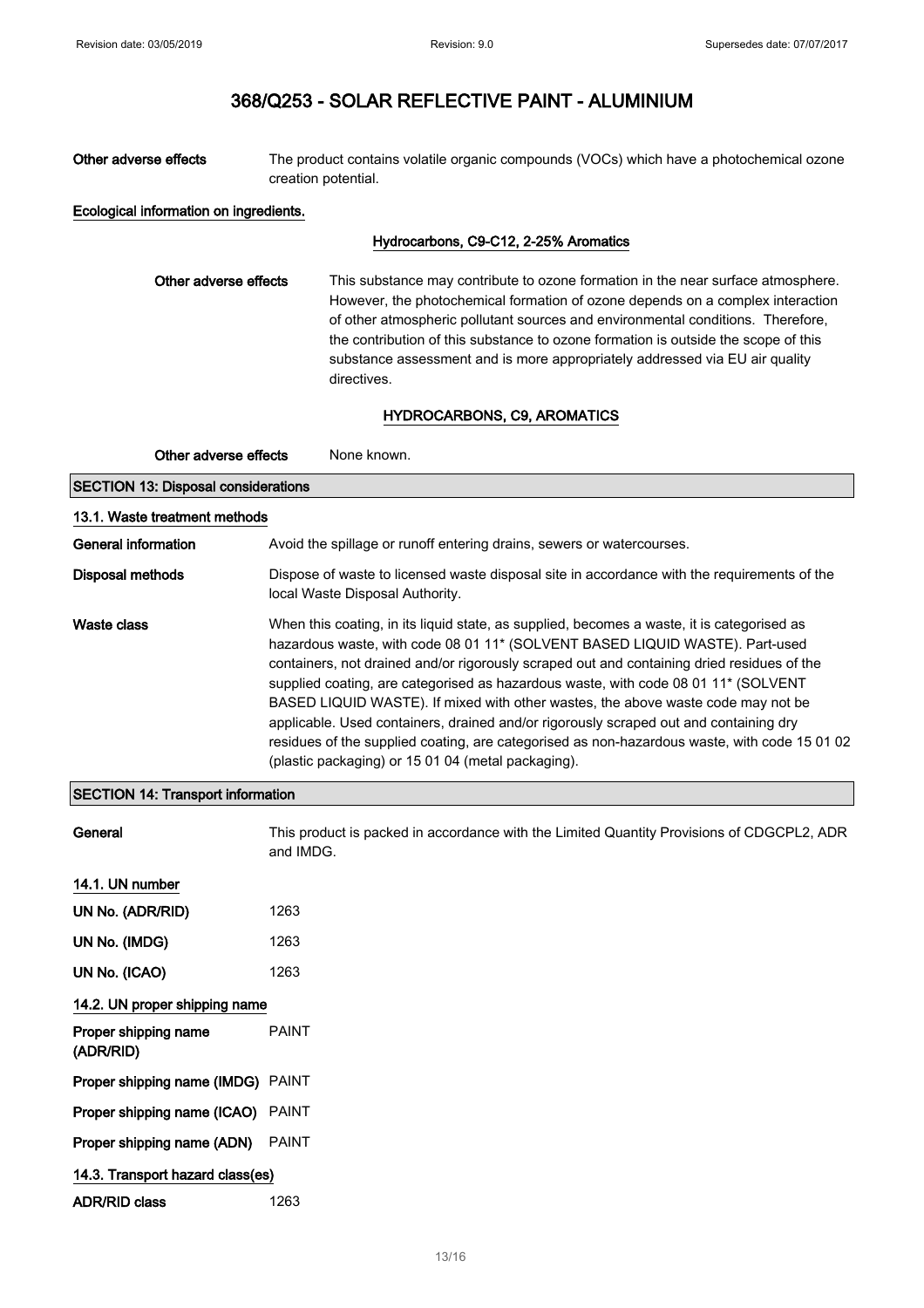| <b>IMDG class</b>   | 3 |
|---------------------|---|
| ICAO class/division | З |

#### Transport labels



## 14.4. Packing group

| <b>ADR/RID packing group</b> | Ш |  |
|------------------------------|---|--|
| IMDG packing group           | Ш |  |
| ICAO packing group           | Ш |  |

### 14.5. Environmental hazards

Environmentally hazardous substance/marine pollutant

$$
\left\langle \begin{matrix} \psi \\ \psi \end{matrix} \right\rangle
$$

### 14.6. Special precautions for user

EmS F-E, S-E

Tunnel restriction code (D/E)

## 14.7. Transport in bulk according to Annex II of MARPOL and the IBC Code

Transport in bulk according to Not applicable. Annex II of MARPOL 73/78 and the IBC Code

## SECTION 15: Regulatory information

|                      | 15.1. Safety, health and environmental regulations/legislation specific for the substance or mixture                                                                                                                                                                                                                                                                                                                                                                 |
|----------------------|----------------------------------------------------------------------------------------------------------------------------------------------------------------------------------------------------------------------------------------------------------------------------------------------------------------------------------------------------------------------------------------------------------------------------------------------------------------------|
| National regulations | The Chemicals (Hazard Information and Packaging for Supply) Regulations 2009 (SI 2009<br>No. 716).                                                                                                                                                                                                                                                                                                                                                                   |
| EU legislation       | Regulation (EC) No 1907/2006 of the European Parliament and of the Council of 18<br>December 2006 concerning the Registration, Evaluation, Authorisation and Restriction of<br>Chemicals (REACH) (as amended).<br>Regulation (EC) No 1272/2008 of the European Parliament and of the Council of 16<br>December 2008 on classification, labelling and packaging of substances and mixtures (as<br>amended).<br>Commission Regulation (EU) No 2015/830 of 28 May 2015. |
| Guidance             | Workplace Exposure Limits EH40.<br>CHIP for everyone HSG228.<br>Safety Data Sheets for Substances and Preparations.<br>Approved Classification and Labelling Guide (Sixth edition) L131.<br>Dangerous Substances and Explosive Atmospheres Regulations 2002 [L138]                                                                                                                                                                                                   |

### 15.2. Chemical safety assessment

No chemical safety assessment has been carried out.

### SECTION 16: Other information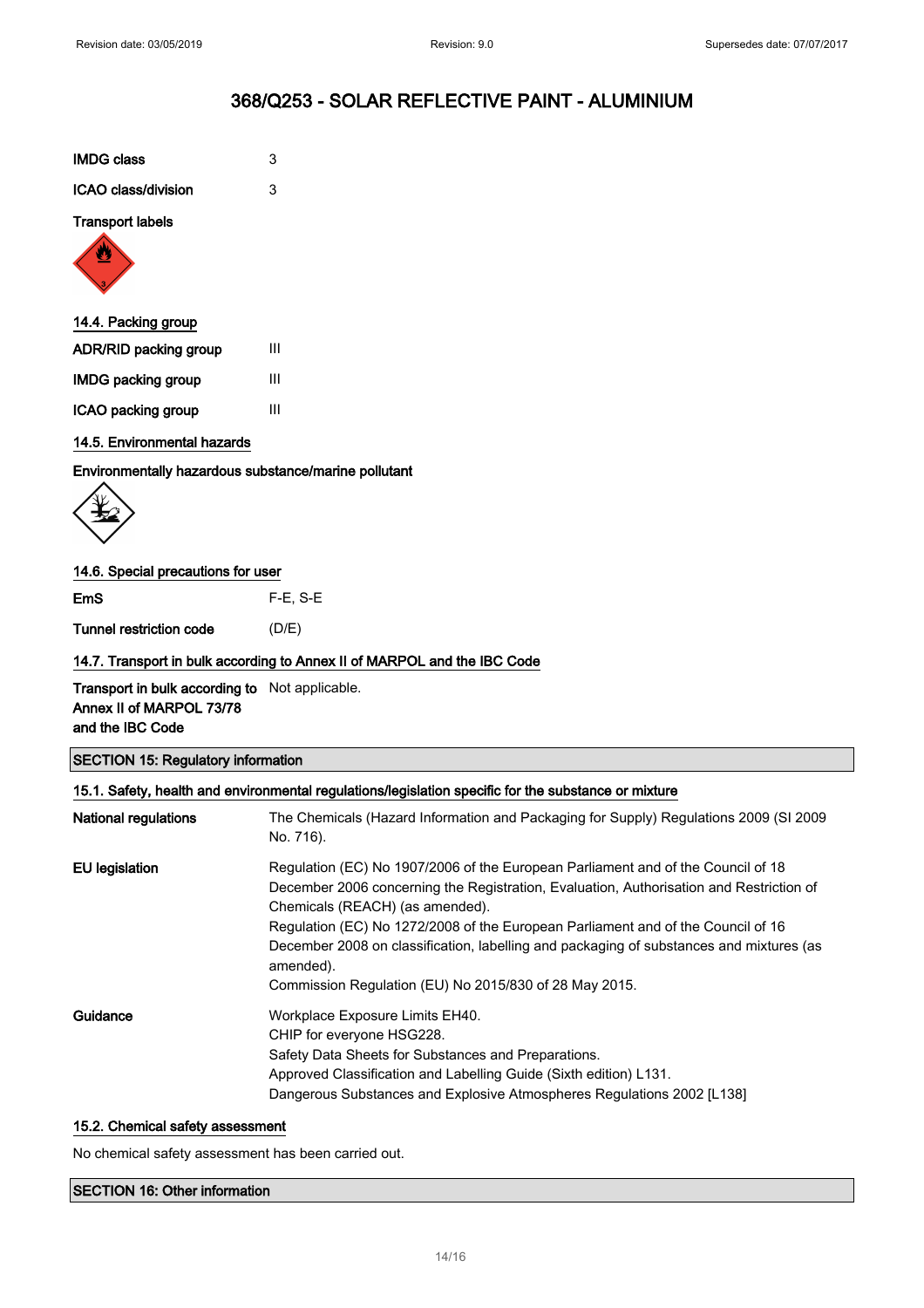| Abbreviations and acronyms<br>used in the safety data sheet | ATE: Acute Toxicity Estimate.<br>ADR: European Agreement concerning the International Carriage of Dangerous Goods by<br>Road.<br>CAS: Chemical Abstracts Service.<br>DNEL: Derived No Effect Level.<br>GHS: Globally Harmonized System.<br>IATA: International Air Transport Association.<br>IMDG: International Maritime Dangerous Goods.<br>LC <sub>50</sub> : Lethal Concentration to 50 % of a test population.<br>LD <sub>50</sub> : Lethal Dose to 50% of a test population (Median Lethal Dose).<br>PBT: Persistent, Bioaccumulative and Toxic substance.<br>PNEC: Predicted No Effect Concentration.<br>REACH: Registration, Evaluation, Authorisation and Restriction of Chemicals Regulation<br>(EC) No 1907/2006.<br>RID: European Agreement concerning the International Carriage of Dangerous Goods by<br>Rail. |
|-------------------------------------------------------------|------------------------------------------------------------------------------------------------------------------------------------------------------------------------------------------------------------------------------------------------------------------------------------------------------------------------------------------------------------------------------------------------------------------------------------------------------------------------------------------------------------------------------------------------------------------------------------------------------------------------------------------------------------------------------------------------------------------------------------------------------------------------------------------------------------------------------|
|                                                             | SVHC: Substances of Very High Concern.<br>vPvB: Very Persistent and Very Bioaccumulative.<br>EC <sub>50</sub> : 50% of maximal Effective Concentration.                                                                                                                                                                                                                                                                                                                                                                                                                                                                                                                                                                                                                                                                      |
| <b>Classification abbreviations</b><br>and acronyms         | Acute Tox. = Acute toxicity<br>Aquatic Acute = Hazardous to the aquatic environment (acute)<br>Aquatic Chronic = Hazardous to the aquatic environment (chronic)<br>Asp. Tox. = Aspiration hazard<br>Carc. = Carcinogenicity<br>Eye Dam. = Serious eye damage<br>Eye Irrit. = Eye irritation<br>Flam. Liq. = Flammable liquid<br>Lact. = Reproductive toxicity: effects on or via lactation<br>Muta. = Germ cell mutagenicity<br>Repr. = Reproductive toxicity<br>Resp. Sens. = Respiratory sensitisation<br>Skin Corr. = Skin corrosion<br>Skin Irrit. = Skin irritation<br>Skin Sens. = Skin sensitisation<br>STOT RE = Specific target organ toxicity-repeated exposure<br>STOT SE = Specific target organ toxicity-single exposure                                                                                        |
| <b>Revision comments</b>                                    | Issued in new format for Reach compliance in accordance with EC 1272/2008 Issued in<br>accordance with Annex II to REACH, as amended by Commission Regulation (EU) No.<br>2015/830 Revision to sections 2, 8, 11 & 12 for reclassification of solvents.                                                                                                                                                                                                                                                                                                                                                                                                                                                                                                                                                                      |
| <b>Issued by</b>                                            | Technical Dept. (P.E.)                                                                                                                                                                                                                                                                                                                                                                                                                                                                                                                                                                                                                                                                                                                                                                                                       |
| <b>Revision date</b>                                        | 03/05/2019                                                                                                                                                                                                                                                                                                                                                                                                                                                                                                                                                                                                                                                                                                                                                                                                                   |
| <b>Revision</b>                                             | 9.0                                                                                                                                                                                                                                                                                                                                                                                                                                                                                                                                                                                                                                                                                                                                                                                                                          |
| Supersedes date                                             | 07/07/2017                                                                                                                                                                                                                                                                                                                                                                                                                                                                                                                                                                                                                                                                                                                                                                                                                   |
| <b>SDS number</b>                                           | 10760                                                                                                                                                                                                                                                                                                                                                                                                                                                                                                                                                                                                                                                                                                                                                                                                                        |
| <b>SDS status</b>                                           | Approved.                                                                                                                                                                                                                                                                                                                                                                                                                                                                                                                                                                                                                                                                                                                                                                                                                    |